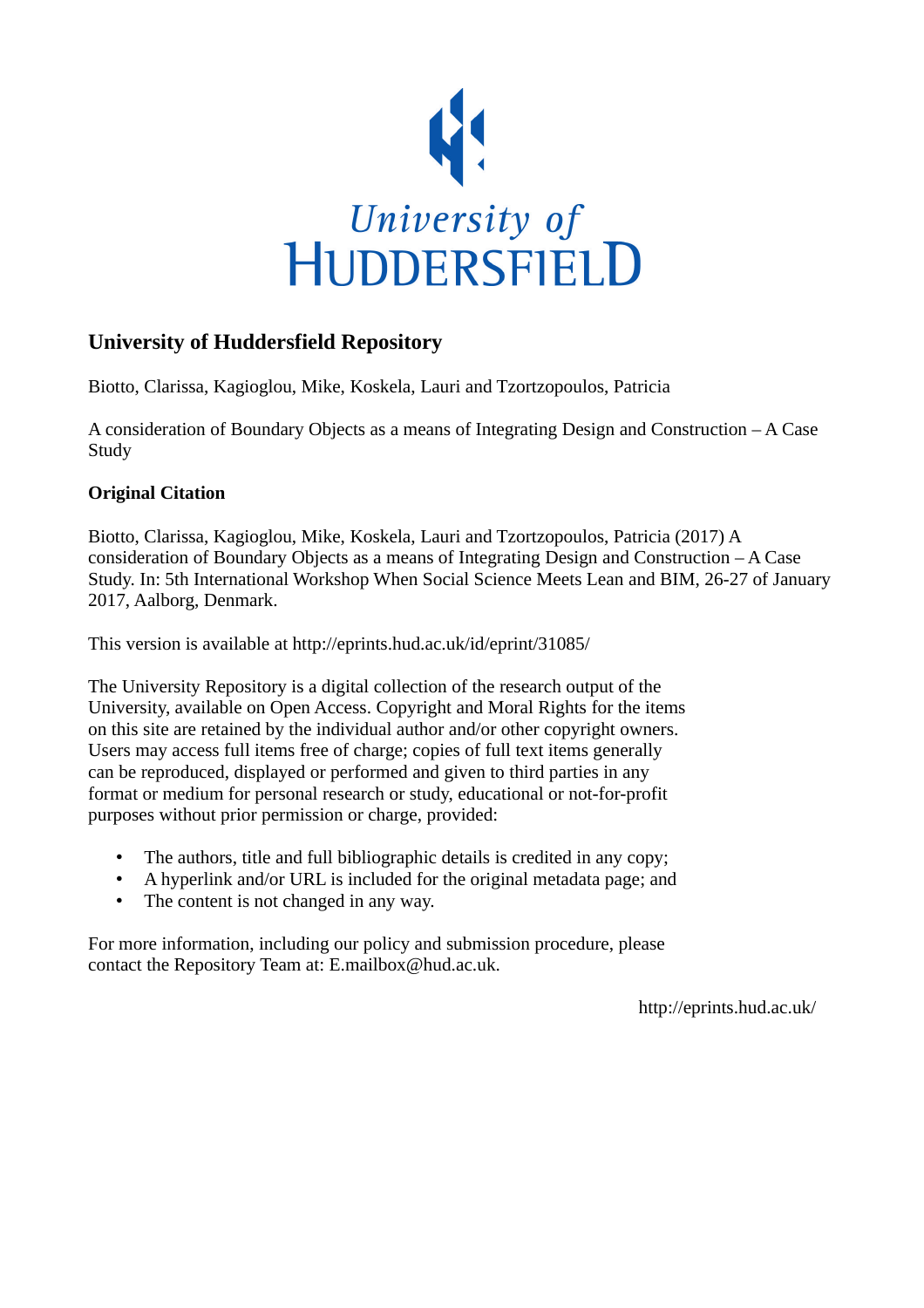# **A consideration of Boundary Objects as a means of Integrating Design and Construction – A Case Study**

Clarissa Biotto<sup>1,2</sup>, Mike Kagioglou<sup>1,3</sup>, Lauri Koskela<sup>1,4</sup>, Patricia  $Tzortzopoulos<sup>1,5</sup>$ 

> Integration between Design and Construction is a common topic discussed in the literature in construction. The impacts of construction industry fragmentation are quite well known: poor design quality, lack of standards and constructability, suboptimal design solutions, high number of change orders, high rate of rework in design and construction, low value delivered for clients, design and construction delays and higher project costs. In the case of construction projects in which the design stage overlaps the construction stage, the industry fragmentation increases the projects' risks and in some cases it nullifies the gains in cost and time which come about when using the strategy of overlapping.

Although researchers tried to address the problem of industry fragmentation by implementing new tools and methods to integrate project stakeholders, for example, using Building Information Modelling (BIM), Integrated Concurrent Engineering, Big-Room, and so on, the literature is still lacking in concepts and theories about how to integrate planning and controlling of both Design and Construction stages.

The purpose of this paper is to present the use of some concepts, such as production batch and work package, in order to create a common ground among Design, Construction and Costs simulations using BIM and line of balance. The case study is a retrofit of a set of social housing in Antrim (Northern Ireland) which aims to improve the energy efficiency of solid wall houses, at the same time as reducing the disruption for end users. The study is part of the research

1

<sup>1</sup> School of Art, Design and Architecture, University of Huddersfield, Queen Street Building, Queen St, Huddersfield, West Yorkshire, HD1 3DU, United Kingdom.

<sup>2</sup> PhD Candidate, Email: [Clarissa.Biotto@hud.ac.uk](mailto:Clarissa.Biotto@hud.ac.uk)

<sup>3</sup> Dean, Professor, Email: [M.Kagioglou@hud.ac.uk](mailto:M.Kagioglou@hud.ac.uk)

<sup>4</sup> Professor, Email: [L.Koskela@hud.ac.uk](mailto:L.Koskela@hud.ac.uk)

<sup>5</sup> Professor, Email: [P.Tzortzopoulos@hud.ac.uk](mailto:P.Tzortzopoulos@hud.ac.uk)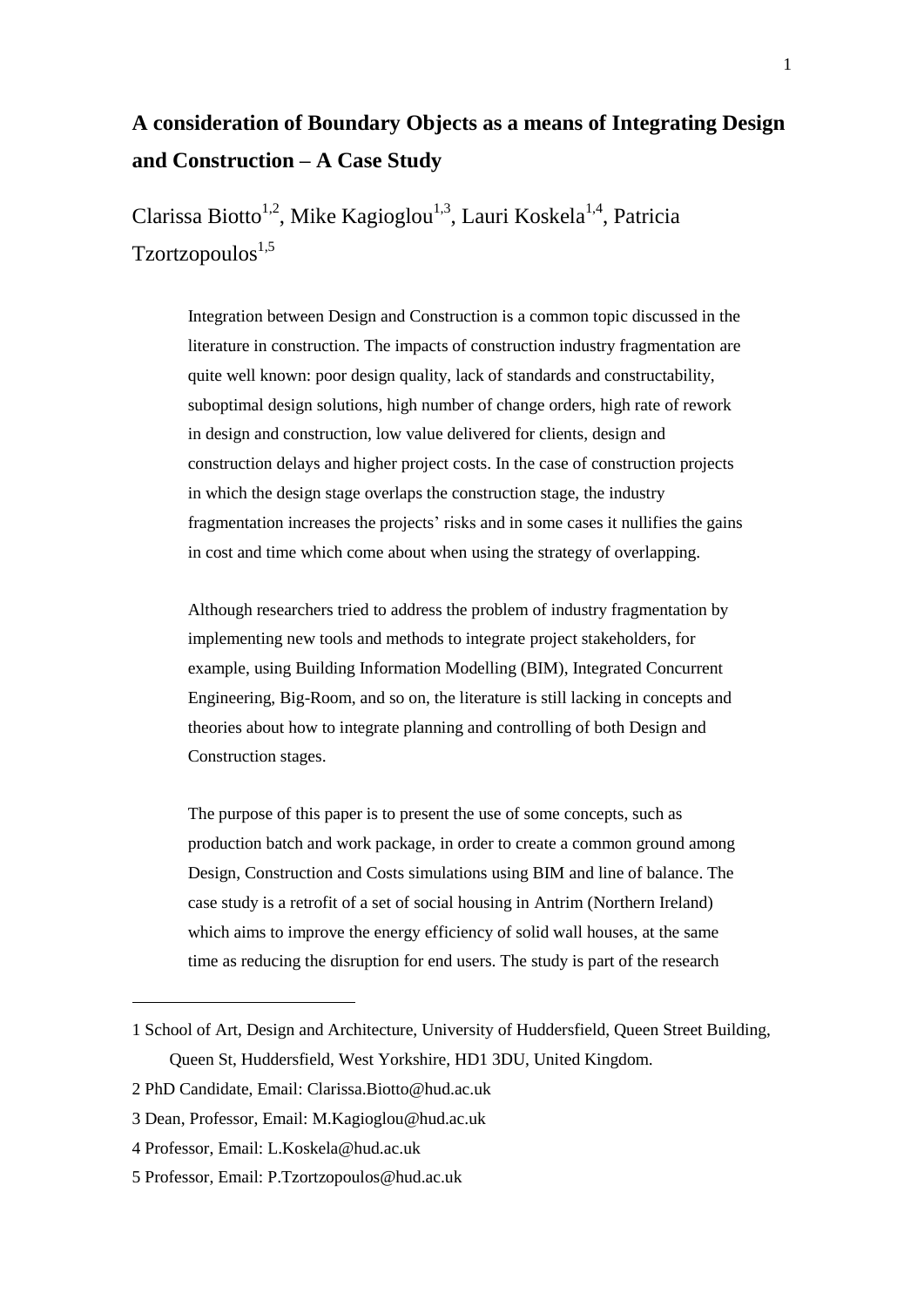project entitled S-IMPLER (Solid Wall Innovative Insulation and Monitoring Processes using Lean Energy Efficient Retrofit) funded by the Innovate UK, which aims to develop a retrofit solution for social housing built with solid walls to achieve 60% reduction in monitored energy costs, with less disruption for end users, keeping quality and safety at high levels.

The use of these concepts allowed the creation of different scenarios for design solutions and production system organization which were presented in a What-if Matrix. The costs changed as a consequence of the crossing scenarios. Adding to it, the definition of production batch and work package was essential to develop the BIM models (3D, 4D and 5D), as well as the line of balance used to plan the retrofit works and measure the end users disruption.

The research findings show that the common definition of production batch and work packages between Design and Construction stages used in the retrofit study worked as a boundary object in the development of BIM models and scenarios simulations. These concepts created the basis for the integration between design and construction, especially, in projects using BIM.

The results are not limited to the context of retrofit and further research is currently undertaken by the researchers to examine its validity and applicability in different settings.

Keywords: BIM; Line of Balance; integration design and construction

## **1. Introduction**

Boundary objects are known in the construction industry as objects with mediating role to improve collaboration and generate common understanding among different social worlds. The term was introduced in 1989 by Star and Griesemer to describe the objects that "inhabit several intersecting social worlds and satisfy the informational requirements of each of them" (Star & Griesemer, 1989).

The idea of having boundary objects to integrate design and construction is not new. BIM models have been used as artefacts to satisfy informational requirements in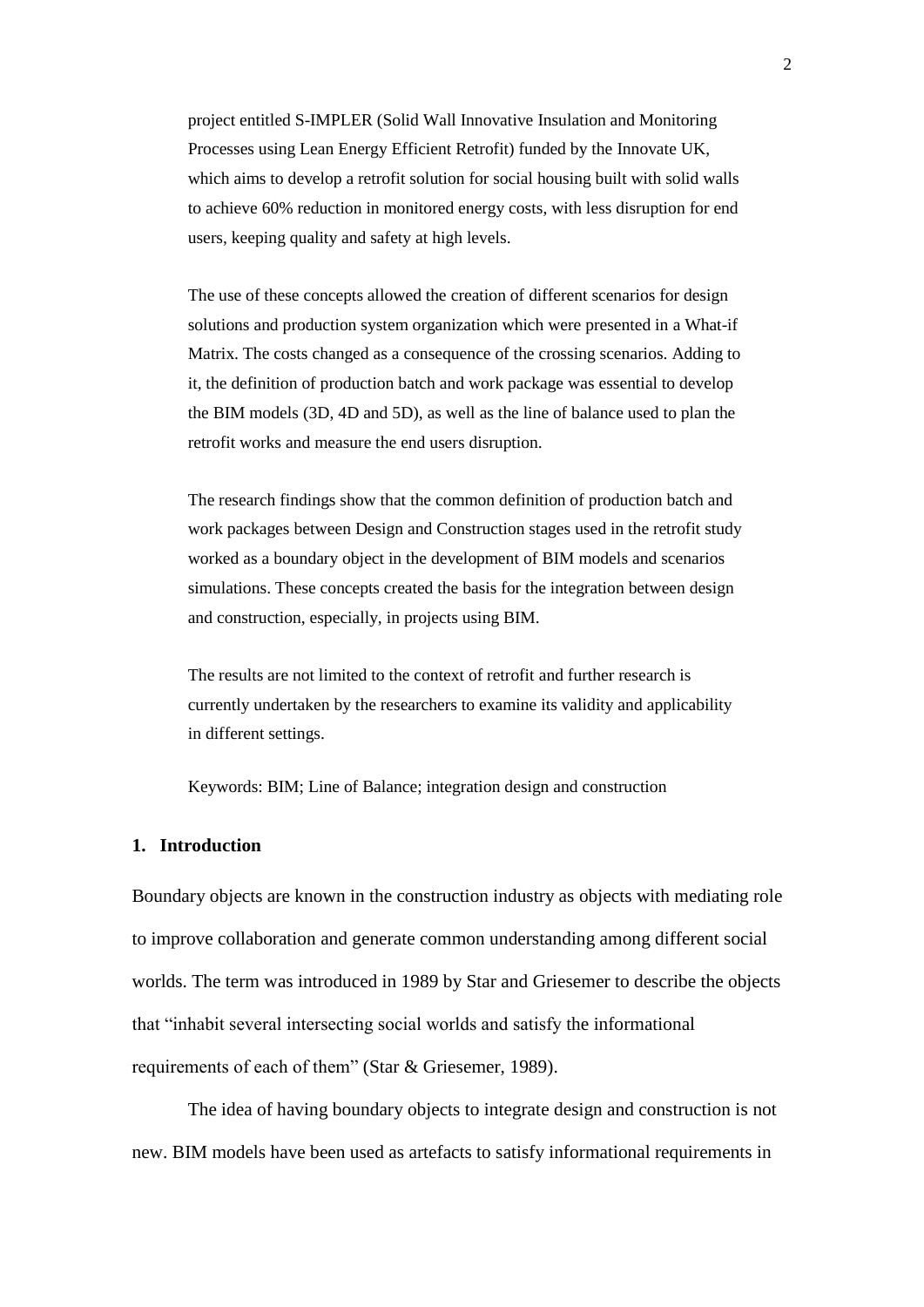both social worlds. Namely, in Forgues and Iordanova (2010) work, the authors describe BIM as a technology for innovation and knowledge generation in project process. However, there is no evidence in the lean management literature on how to structure design and construction using concepts of location breakdown structure as boundary objects. The common definition of some of these concepts can be applied for structuring the BIM models in order to simulate design and construction solutions.

This paper presents partial results of an ongoing doctoral research about planning and controlling integration for design and construction in projects where there is overlap between these phases. Specifically, the paper shows the first results of a project entitled S-IMPLER (Solid Wall Innovative Insulation and Monitoring Processes using Lean Energy Efficient Retrofit).

Some concepts used in the location breakdown structuring were used as boundary objects for the BIM models and line of balance development. The study findings highlight the importance of a common structure between design and construction as a means of integrating their decision making, as well their planning and controlling processes.

#### **2. Case Study Description**

S-IMPLER is a project which aims to develop a solution to the insulation of solid walls in the UK that is more cost effective than current solutions, with minimal occupant disruption and with 60% reduction in monitored energy costs [\(http://www.s](http://www.s-impler.com)/)[impler.com\).](http://www.s-impler.com)/) The project is funded by Innovate UK and is a joint initiative between housing association, two small and medium enterprises, a contractor, academic institutions, a lean consultant, and a construction organization. The stakeholders have different roles in the project which is composed by nine work packages.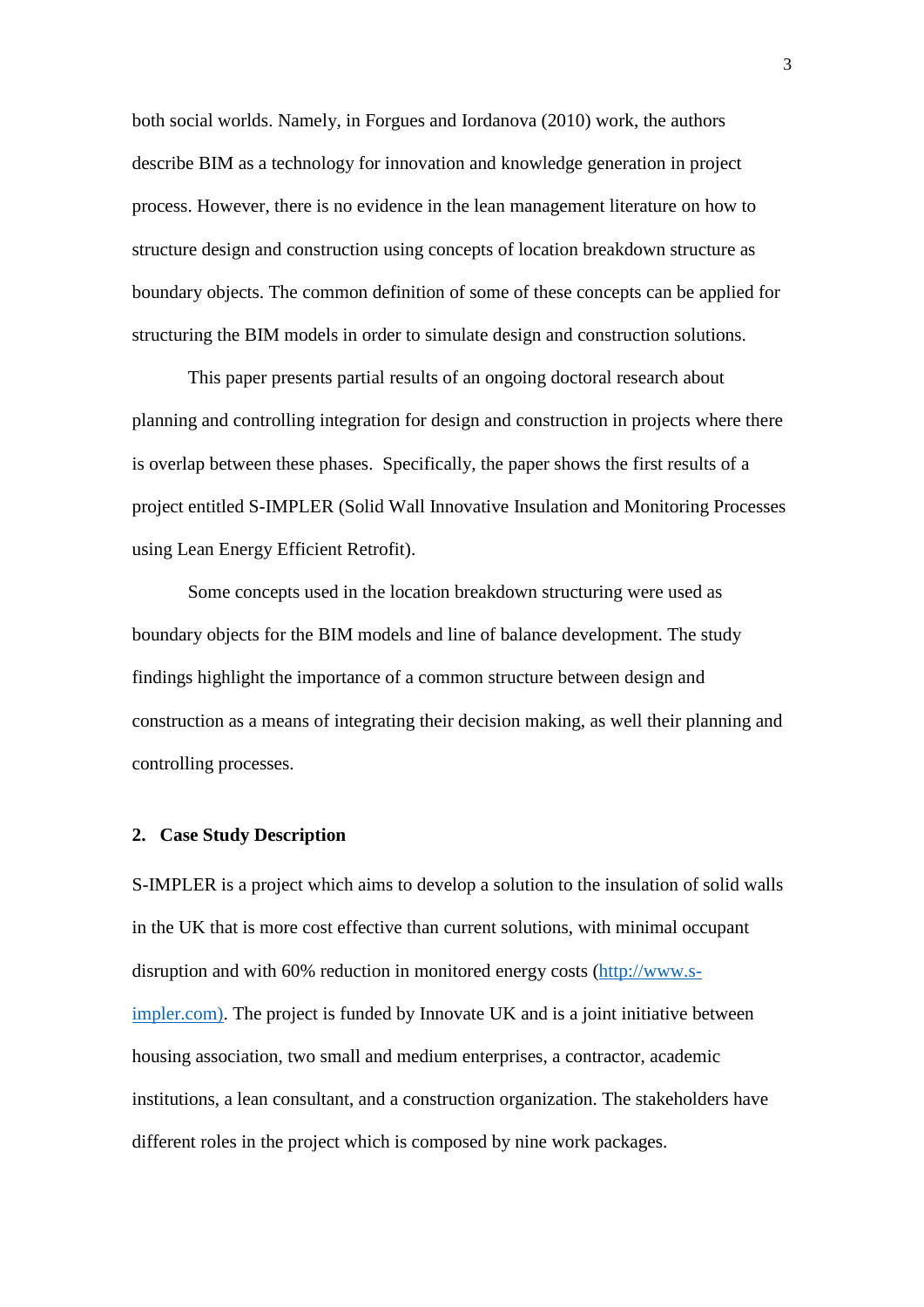This paper presents the partial results of the BIM work package. The aim of this package is to develop a BIM based solution for the retrofit of solid wall housing using lean and collaborative improvement techniques. For it, five outcomes were developed: 1) 3D Models for design solutions and energy simulations; 2) 4D Models for simulating end users disruption during retrofit works; 3) 5D Models for cost estimation; 4) What-if Matrix of Scenarios; and 5) a BIM Retrofit Protocol supporting 'what if' scenarios for housing retrofits.

The Project is composed by 5 retrofit phases, with 4 improvement cycles between the phases. This paper reports the activities developed for the Phase 2 of the project.

#### **3. Case Study Development**

To begin the modelling process, the researcher defined the level of detail of 3D models according to the master schedule that was being studied for phase 2. The location breakdown structure of the houses was done, in combination with the retrofit work packages, their production batch size and crews. This information defined the level of detail of the BIM elements and the procedure was adopted in order to produce BIM models without excessive elements and data, and to have the same unit for simulations.

#### *3D Modelling for Energy Savings Simulation*

The process of 3D modelling started by the definition of possible solutions for each system that will be retrofitted in the houses: walls and roofs insulation; windows and doors; and, the heating system. The solutions for the external wall and roof insulation include two different products with different U-values. For windows and doors, also two products were choosing: double and triple glazed. The heating systems studied include a gas boiler system and a pellet furnace combined with solar panel. These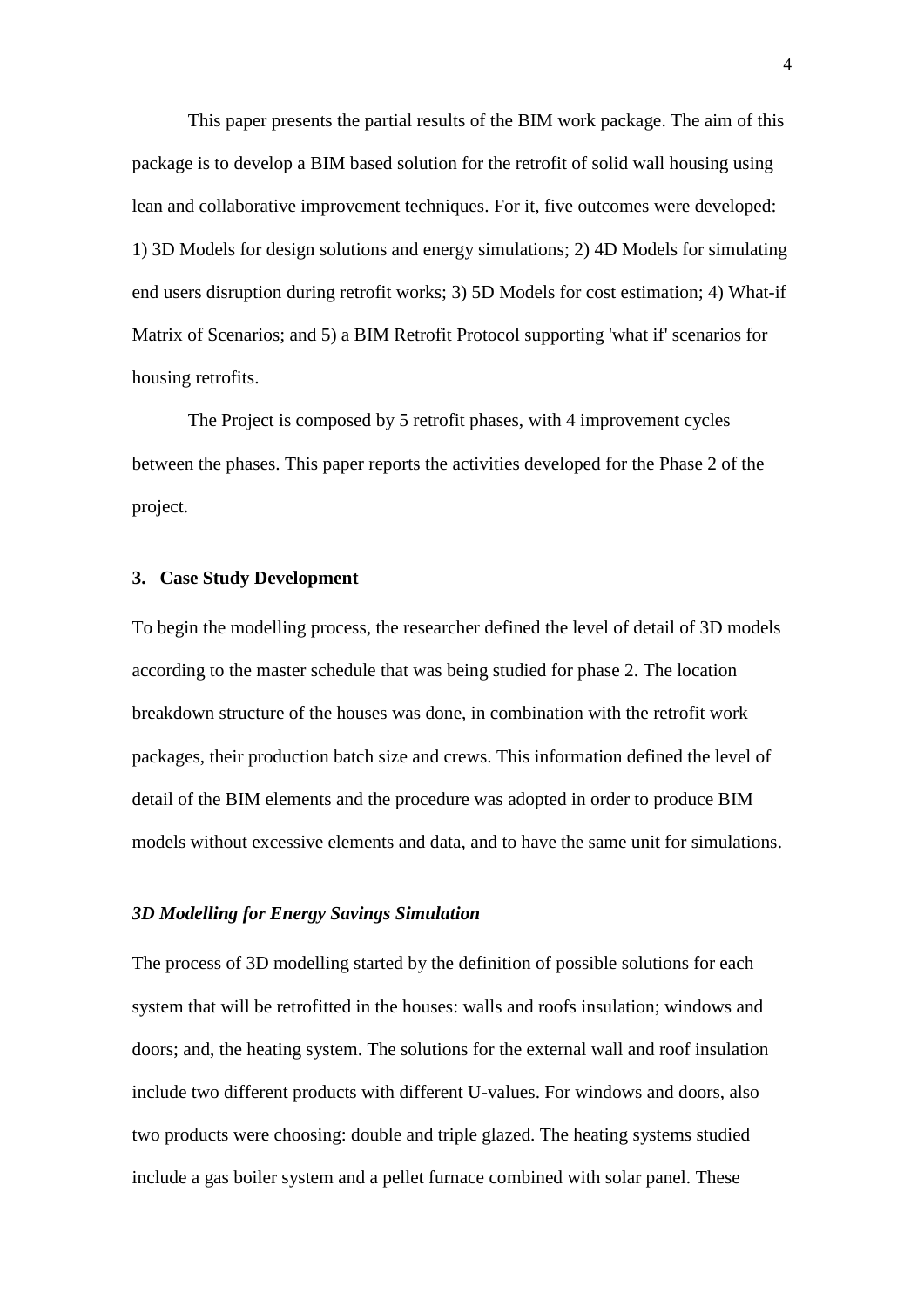solutions were combined to create three scenarios for energy consumption simulation. The outputs of these simulations were: total energy consumption per year; total  $CO<sub>2</sub>$ emission per year; and total cost. The results for each scenario were compared with the existing condition - see [Table 1.](#page-5-0)

|                                                      | <b>Scenario</b><br>Pre-<br><b>retrofit</b> | <b>Scenario 1</b> | Improve-<br>ment | <b>Scenario 2</b> | Improve-<br>ment | <b>Scenario 3</b> | Improve-<br>ment |
|------------------------------------------------------|--------------------------------------------|-------------------|------------------|-------------------|------------------|-------------------|------------------|
| <b>Total Energy</b><br><b>Consumption</b><br>(kWh/a) | 37662                                      | 33503             | 11.04%           | 20689             | 45.07%           | 23862             | 36.64%           |
| <b>Total CO2</b><br>Emission (kg/a)                  | 9657                                       | 6217              | 35.62%           | 3700              | 61.69%           | 597               | 93.82%           |
| <b>Total Cost</b><br>(GBP/a)                         | £1488                                      | £1311             | 11.90%           | £836.00           | 43.82%           | £338.00           | 77.28%           |

<span id="page-5-0"></span>Table 1. Results of the energy consumption simulation for three scenarios.

#### *4D Modelling for End Users Disruption Simulation*

To plan the Phase 2 Retrofit Works with Line of Balance it was necessary to define the retrofit work packages, sequence, duration, crew size and batch size. Based on variations in these definitions, three scenarios for retrofit works were developed using the line of balance. Next, the work packages were classified according to the level of disruption caused for end users. Red represents the most disruptive activities, orange is for medium disruptive ones, yellow activities cause low disruptions, while light green represents the work in progress days. The three line of balances were painted according to the work package classification in order to facilitate the visualization of disruption, as demonstrated in [Figure 1,](#page-6-0) and were imported in the 4D BIM model for simulation.

The line of balance provided information to compare the scenarios [Table 2,](#page-6-1) such as: total duration, duration of most disruptive work packages, number of workers, number of work packages in simulation, number of crews, number of tasks, and days of work in progress.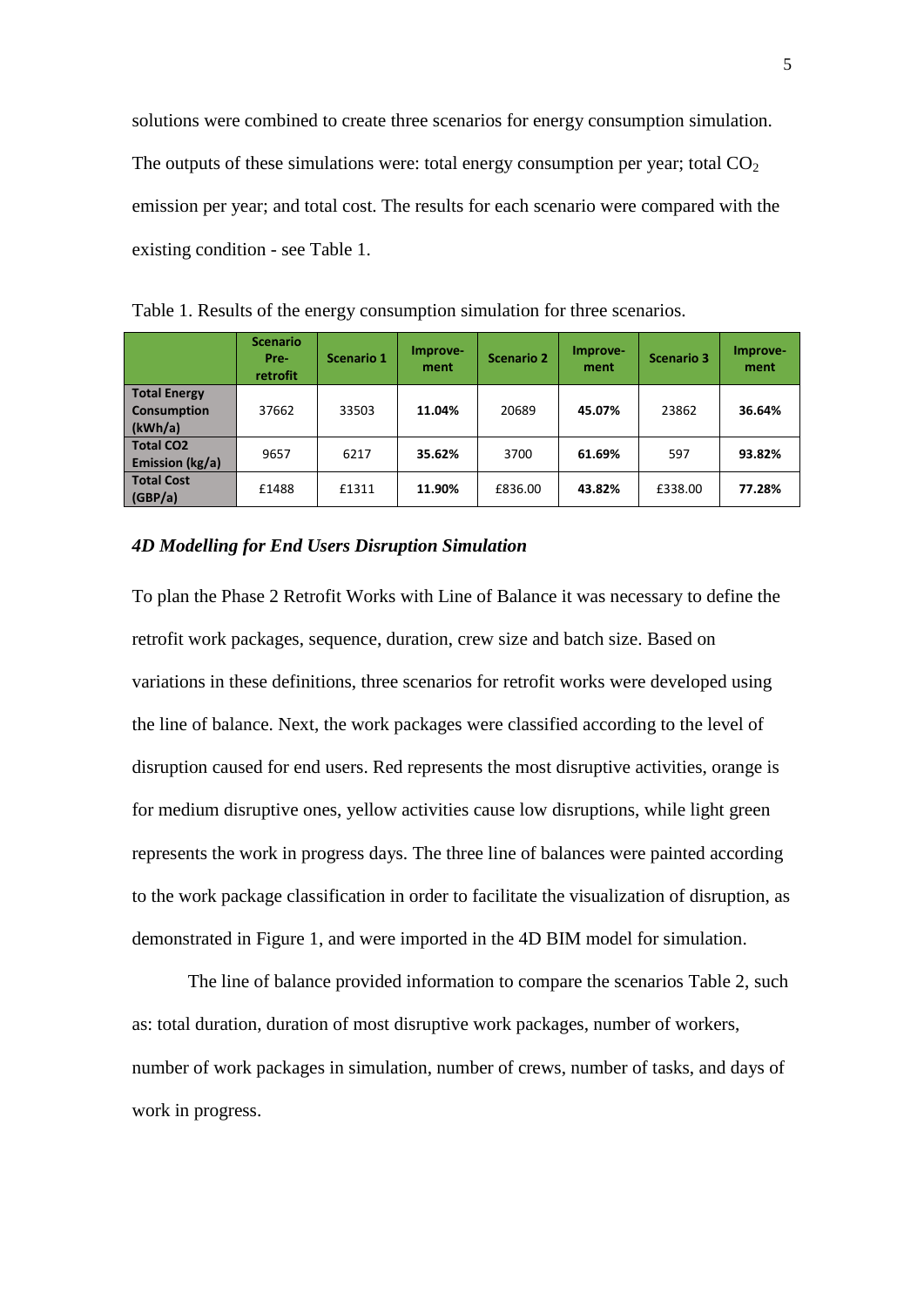|                                                                                         | fri                |         | mon            | tue    | wed                            | thr                          | fri                              |             | mon       | tue                     | wed                             | thr                           | fri              |         | mon       | tue                 | wed                   | the                 | fri              |   | mon                      | tue                                | wed               | thr                          |
|-----------------------------------------------------------------------------------------|--------------------|---------|----------------|--------|--------------------------------|------------------------------|----------------------------------|-------------|-----------|-------------------------|---------------------------------|-------------------------------|------------------|---------|-----------|---------------------|-----------------------|---------------------|------------------|---|--------------------------|------------------------------------|-------------------|------------------------------|
|                                                                                         | 26-Feb             | $n$ and | 29-Feb         | 01-Mar | 02-Mar                         | 03-Mar                       | 04-Mar                           | $n = n + 1$ | 07-Mar    | 08-Mar                  | 09-Mar                          | 10-Mar                        | 11-Mar           | $n - n$ | 14-Mar    | 15-Mar              | 16-Mar                | 17-Mar              | 18-Mar           | n | 21-Mar                   | 22-Mar                             | 23-Mar            | 24-Mar                       |
| Lobby                                                                                   |                    |         |                |        |                                |                              | <b>LOBBY</b>                     |             |           | EWI                     | EAVES                           |                               |                  |         | RENDERING |                     |                       |                     | <b>RENDERING</b> |   |                          | RENDERING   RENDERING              |                   | FACADES<br>ELEMTS +<br>LOBBY |
| $\begin{array}{c c}\n\hline\n\text{sec} \\ \text{d}\overline{u} \\ \hline\n\end{array}$ |                    |         |                |        |                                | <b><i><u>VINDOWS</u></i></b> |                                  |             | EWI       | EAVES                   |                                 |                               | <b>RENDERING</b> |         |           |                     |                       | RENDERING           |                  |   | RENDERING RENDERING      |                                    |                   |                              |
|                                                                                         |                    |         |                |        | <b>INDOWS</b>                  |                              | <b>EWI</b>                       |             | EAVES     | <b>EXTERNAL DOOR</b>    |                                 | RENDERING                     |                  |         |           |                     | RENDERING             |                     | RENDERING        |   | RENDERING                | FACADES<br><b>ELEMTS</b>           |                   |                              |
|                                                                                         | House MOBILISATION |         |                |        |                                |                              | <b>NTERNAL</b><br><b>ANGELES</b> |             |           | <b>BUILDING SYSTEMS</b> |                                 | <b>MARTION</b><br><b>SOFT</b> |                  |         |           |                     |                       |                     |                  |   |                          |                                    |                   | DEMOBILIZATI<br><b>ON</b>    |
| Lobby                                                                                   |                    |         |                | LOBBY  |                                | EWIT                         | EAVES                            |             |           |                         | RENDERING                       |                               |                  |         |           | RENDERING           |                       | RENDERING RENDERING |                  |   |                          | <b>FACADES</b><br>ELEMTS+<br>LOBBY |                   |                              |
| Rear                                                                                    |                    |         |                | moows  | <b>EWI</b>                     | <b>EAVES</b>                 |                                  |             |           | RENDERING               |                                 |                               |                  |         | RENDERING |                     |                       | RENDERING RENDERING |                  |   | FACADES<br><b>ELEMTS</b> |                                    |                   |                              |
| HOUSE 46                                                                                |                    |         | <b>CONTROL</b> | EWI    | EAVES                          |                              | <b>EXTERNAL FIGURE</b>           |             | RENDERING |                         |                                 |                               | <b>RENDERING</b> |         |           |                     | RENDERING   RENDERING |                     |                  |   | FACADES<br><b>ELEMTS</b> |                                    |                   |                              |
| Gable                                                                                   |                    |         | EWL            | EAVES  |                                |                              | RENDERING                        |             |           |                         |                                 | RENDERING                     |                  |         |           | RENDERING RENDERING |                       |                     |                  |   |                          |                                    |                   |                              |
|                                                                                         | House MOBILISATION |         |                |        | <b>STERNAL</b><br><b>ACRES</b> |                              | <b>BUILDING SYSTEMS</b>          |             |           |                         | <b>KALLATION</b><br><b>SOFT</b> |                               |                  |         |           |                     |                       |                     |                  |   |                          |                                    | DEMOBILIZAT<br>ON |                              |

<span id="page-6-0"></span>Figure 1. Example of line of balance of scenario 3 with work packages painted according to the end users disruption classification.

<span id="page-6-1"></span>Table 2. Results of retrofit works scenarios simulation using line of balance.

|                                                                                                                  | <b>Scenario 1</b> | <b>Scenario 2</b> | <b>Scenario 3</b> |
|------------------------------------------------------------------------------------------------------------------|-------------------|-------------------|-------------------|
| <b>Total duration</b>                                                                                            | 20 days           | 21 days           | 22 days           |
| Users disruption - internal works (Red): External door, internal<br>works, building systems, and loft insulation | 7 days            | 9 days            | 7 days            |
| <b>Total of workers</b>                                                                                          | 9                 |                   | 8                 |
| Number of work packages in simulation                                                                            | 12                | 11                | 12                |
| <b>Number of crews</b>                                                                                           | 6                 | 6                 | 6                 |
| <b>Number of tasks</b>                                                                                           | 75                | 60                | 77                |
| Days of work in progress                                                                                         | 47                | 56                | 53                |

## *Quantities Extraction for Cost*

The BIM Model provided data for the costs simulation, such as: 1) Number of windows; 2) Number of external doors; 3) External area to be rendered; 4) External area to be insulated; and, 5) Roof slab area to be insulated. These data were extracted in a MS. Excel sheet in which more data collected from product and services prices were also gathered the presented. Product prices included the heating system, insulation system, render, windows and doors; and service prices included in retrofit works by subcontractor and building services systems installation.

#### *What-If Scenario Matrix*

The what-if Matrix is the combination of the three scenarios for energy consumption with the three scenarios for retrofit works to reduce end users disruptions. The cost information is a consequence of these combinations, and for that reason, prices of service and products were calculated separately. As the main aim of the S-IMPLER is to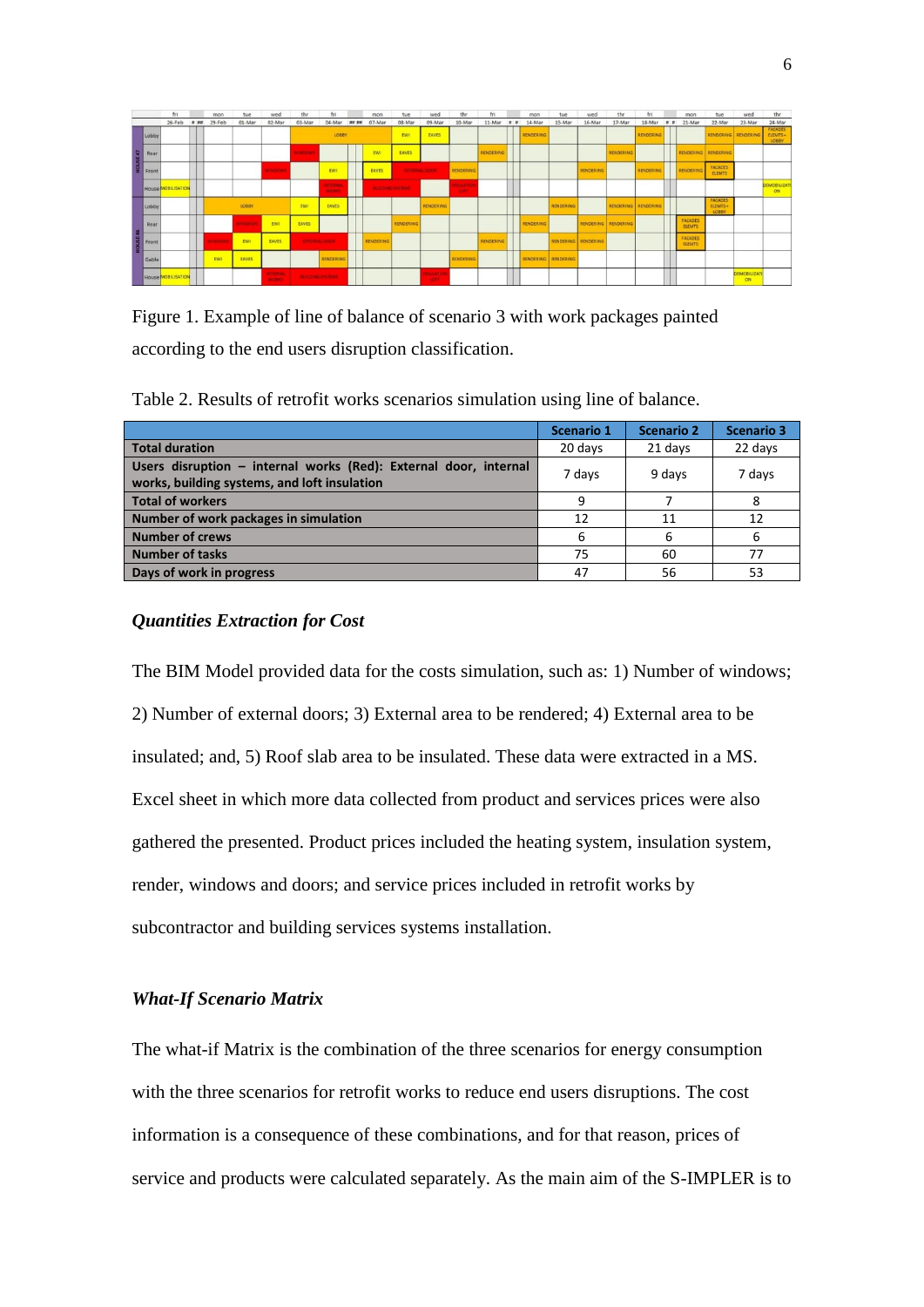have a cost effective solution for the retrofits, while it should save 60% of energy costs and causes less disruption for the end users, these information were selected to be crossed in the what-if scenario matrix, as shown in the [Table 3.](#page-7-0)

|                         |                             | <b>Energy Savings</b> |                   |                   |  |  |  |  |  |
|-------------------------|-----------------------------|-----------------------|-------------------|-------------------|--|--|--|--|--|
|                         |                             | <b>Scenario 1</b>     | <b>Scenario 2</b> | <b>Scenario 3</b> |  |  |  |  |  |
|                         |                             | 11.90%                | 43.82%            | 77.28%            |  |  |  |  |  |
| <b>S</b><br>န<br>Φ<br>Ω | <b>Scenario 1</b><br>7 days | £8,359.54             | £9,250.00         | £9,300.00         |  |  |  |  |  |
| ត<br>۵                  | <b>Scenario 2</b><br>9 days | £8,400.00             | £9,300.00         | £9,450.00         |  |  |  |  |  |
| ပ္ပ<br>ω<br><b>S</b>    | <b>Scenario 3</b><br>7 days | £8,370.00             | £9,300.00         | £9,350.00         |  |  |  |  |  |

<span id="page-7-0"></span>Table 3. What-if matrix crossing information from scenarios simulations in energy savings, disruption days and cost.

#### **4. Case Study Discussion**

The location breakdown structure used to plan the master schedule for project phase 2, combined with the work package definition were essential to develop BIM models with the exact amount of elements and data necessary for the simulations. These results are the first step for the development of an integrated planning and controlling process between design and construction.

The what-if matrix developed in the study may be use by the housing association (client) to support decision making. In the matrix the client can visualize the resultant costs of crossing scenarios for energy savings and users disruptions. If the client chooses for the whole life costs of the house, the best solution could be scenario 1 for disruptions and scenario 3 for energy savings.

#### **5. Conclusion**

This paper presented how the definition of production batch and the work packages allowed the creation of scenarios for design solutions aiming to improve the energy